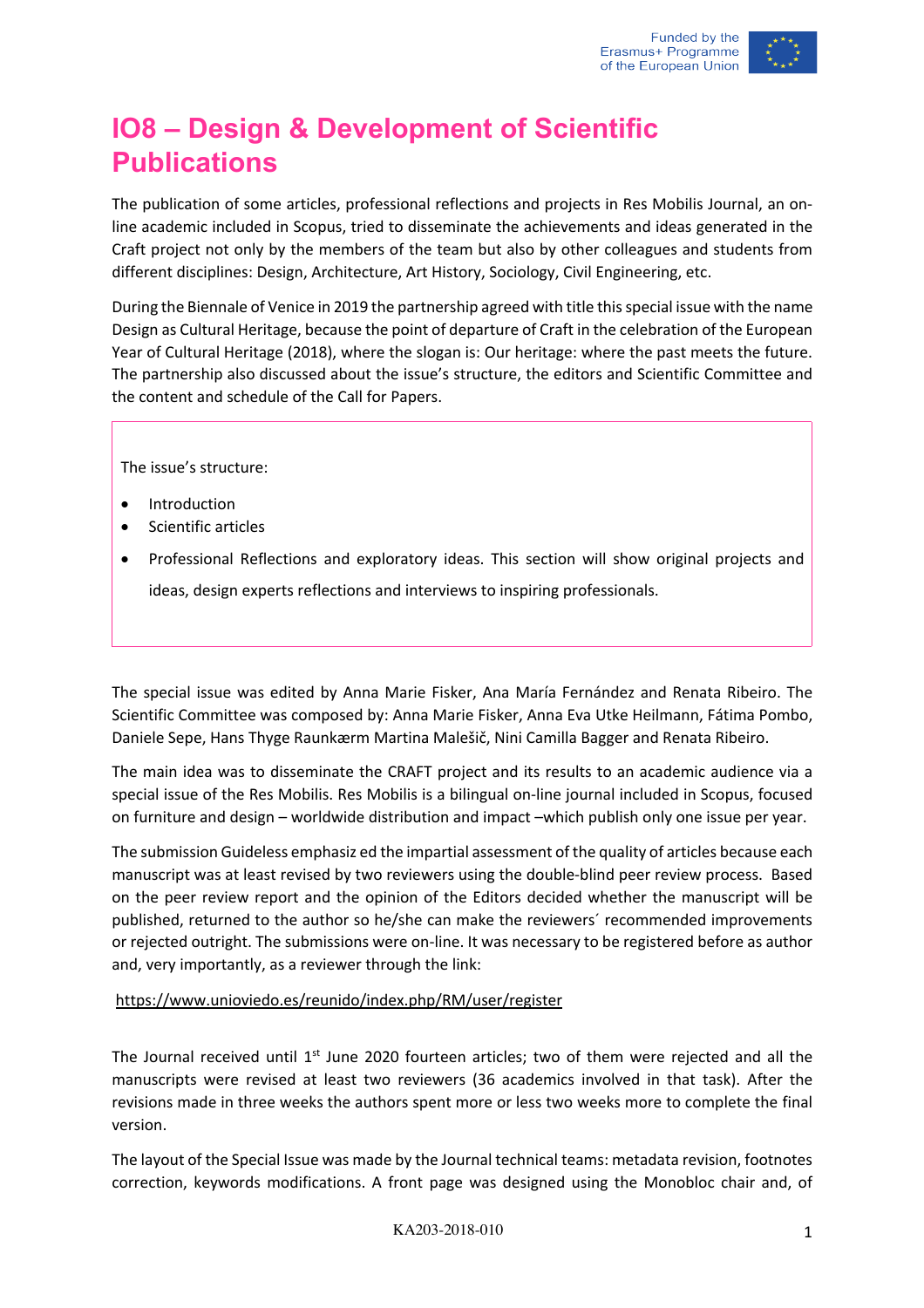

course, CRAFT branding and EU Logo. The final special issue was published on September 15th, 2020. The scope of papers was huge: about chairs, innovative pedagogical practices in Design Museums, tendencies in Latin American design, the experience of Venice as Teaching Method, etc. The PDFs downloaded since the publication (September 2020) to November 2021 have been 547 that demonstrated the deep impact of the publication.

| Fisker Craft - a Project about European Cultural Heritage                                                                                    | 59             |
|----------------------------------------------------------------------------------------------------------------------------------------------|----------------|
| The Monobloc Chair: Democratising the Practice of Sitting                                                                                    | 92             |
| The Bauhaus Pots and Cups Express the Spirit of the Twentieth Century                                                                        | 27             |
| Carnival of the Monobloc - Covering, Manipulating and Masking of a Chair                                                                     | 20             |
| <b>Twelve Symbolic Objects of Tangible/Intangible Culture</b>                                                                                | 29             |
| Native and Popular Elements in Latin American Design as a Strategy for Diversity as<br><b>Opposed to the Globalization of Cultural Forms</b> | 91             |
| Three Drawings for Three Stories about Portuguese Cultural Heritage                                                                          | 48             |
| The Museu del Disseny de Barcelona as an example of pedagogical                                                                              | 50             |
| The Chairs of Venice Applying Storytelling as Teaching Method to Understand<br><b>Material Cultural Heritage</b>                             | 30             |
| Fisker et al. Dragons are everywhere in Venice - Stories, Myths, Legends and Fairy<br><b>Tales as Tools for Reflection in Teaching</b>       | 65             |
| Studying Cultural Heritage at San Marco Square for the 58th Art Biennale                                                                     | 30             |
| Palacete do Lima - Preventive Rehabilitation                                                                                                 | 4              |
| Developing Critical Reflection: Role of Sustainability in Modern Design                                                                      | $\overline{2}$ |
| <b>Total downloaded PDFs</b>                                                                                                                 | 547            |

*Fig. 2. PDF's downloaded from September 2020 to November 2021*

The scope of the papers was wide: reflections about Monobloc chair and setting, the singularity of Design Museums, innovative practices in higher education or the situation of the profession in other continents and some interesting professional reflections. The issue is available at https://reunido.uniovi.es/index.php/RM/issue/view/1178